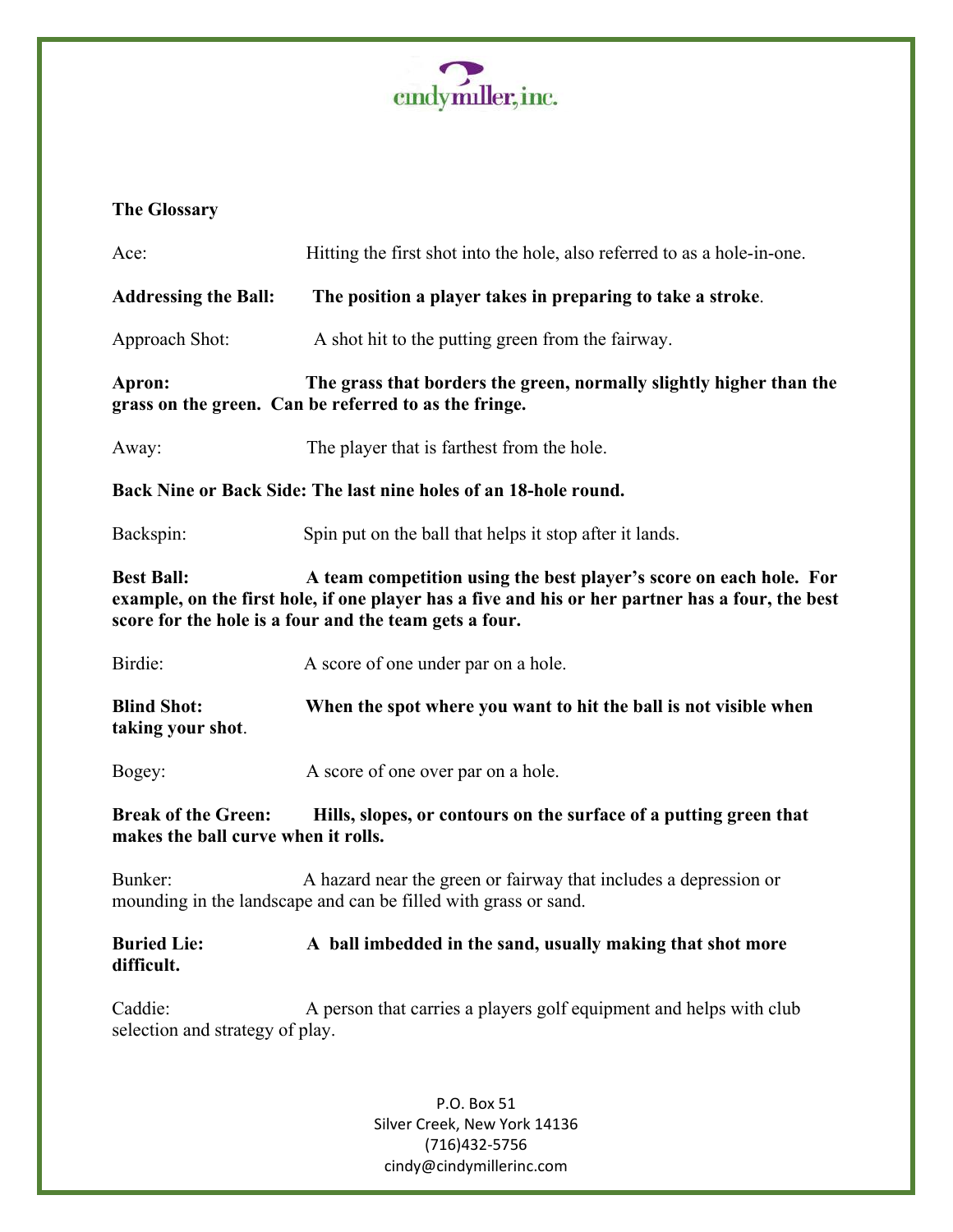

## **Callaway System: A scoring method used to handicap players that do not have an established handicap. This type of scoring method is often used for one day golf outings.** Carry: The distance a ball must travel in the air before touching the ground. **Casual Water: A temporary collection of water, not in a water hazard**.

Chip Shot: A short, low shot into the green.

| <b>Choke Down:</b> | When the club is held closer to where the grip and shaft meet. |
|--------------------|----------------------------------------------------------------|
|                    |                                                                |

Closed Clubface:When your clubface is aligned left of your target.

**Clubface: The part of the club that hits the ball.**

Course Rating: A rating system that assigns each course a number based on the difficulty of the golf course. The course rating is used to calculate a player's handicap and is made in comparison to par.

| Cup:                                                                                                                       | The hole in the putting green.                                                                                                                               |
|----------------------------------------------------------------------------------------------------------------------------|--------------------------------------------------------------------------------------------------------------------------------------------------------------|
| Cut Shot:                                                                                                                  | A shot that travels from left to right.                                                                                                                      |
| Divot:                                                                                                                     | A piece of sod often taken when taking a stroke.                                                                                                             |
| Dogleg:                                                                                                                    | A golf hole that curves left or right.                                                                                                                       |
| Dormie:<br>A situation in match play when a player or team is as many holes<br>ahead as there are holes remaining to play. |                                                                                                                                                              |
| Double Bogey:                                                                                                              | A score of two over par on a hole.                                                                                                                           |
| <b>Double Eagle:</b>                                                                                                       | A score of three under par on a hole.                                                                                                                        |
| Down:                                                                                                                      | The number of holes or strokes a player is behind his or her opponent.                                                                                       |
| Draw:                                                                                                                      | A shot that curves slightly from the left to the right.                                                                                                      |
| Driver:                                                                                                                    | Another term for the one wood.                                                                                                                               |
| Dub:                                                                                                                       | When a shot is poorly hit.                                                                                                                                   |
| Duck Hook:                                                                                                                 | A low shot that starts left of the green and goes further left.<br>P.O. Box 51<br>Silver Creek, New York 14136<br>(716) 432-5756<br>cindy@cindymillerinc.com |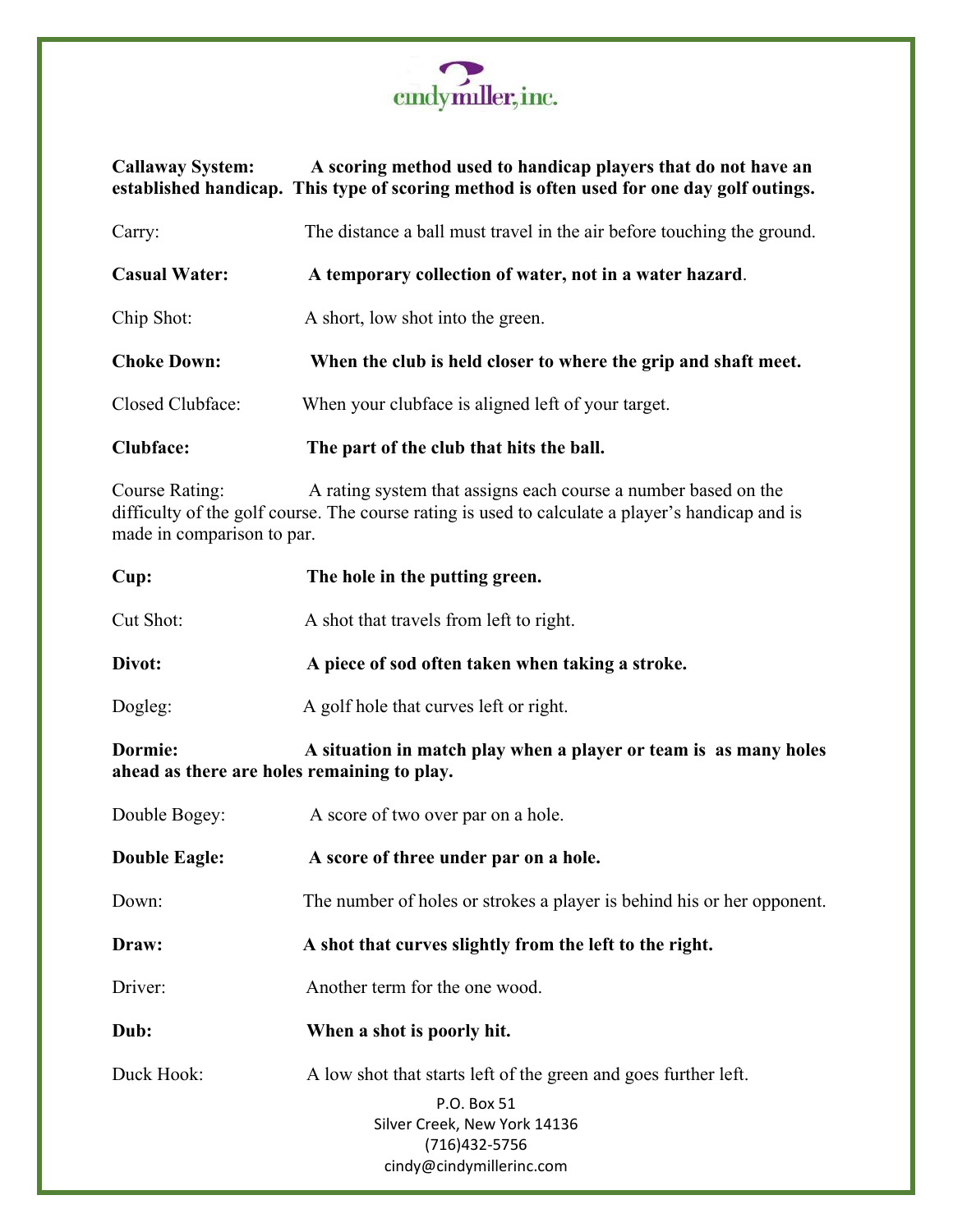

| Duffer:                                                                                                   | A player with poor golf skills.                                                                                                                                               |  |
|-----------------------------------------------------------------------------------------------------------|-------------------------------------------------------------------------------------------------------------------------------------------------------------------------------|--|
| Eagle:                                                                                                    | A score of two under par on a hole.                                                                                                                                           |  |
| <b>Embedded Ball:</b>                                                                                     | A ball buried in soft ground.                                                                                                                                                 |  |
| Fade:                                                                                                     | A shot that curves slightly from the left to the right.                                                                                                                       |  |
| <b>Fairway:</b>                                                                                           | The closely mowed area of grass between the tee and the green.                                                                                                                |  |
| Fat Shot:<br>poor shot.                                                                                   | When the club hits the ground before the ball, normally resulting in a                                                                                                        |  |
| Feral:                                                                                                    | A plastic fitting where the clubhead meets the shaft.                                                                                                                         |  |
| Flagstick or Flag:<br>is blowing.                                                                         | A tall, straight indicator with a flag attched to the top to help identify<br>the location of the hole on the green. The movement of the flag will indicate how hard the wind |  |
| <b>Flange:</b>                                                                                            | The bottom or sole of the club.                                                                                                                                               |  |
| Follow Through:<br>finish.                                                                                | The part of the swing from the point of impact with the ball to the                                                                                                           |  |
| Fore:<br>golfer.                                                                                          | A universal word yelled when your shot goes toward another                                                                                                                    |  |
| Forecaddie:<br>golf balls land for players in a tournament.                                               | A person assigned by a tournament committee to help spot where the                                                                                                            |  |
| <b>Foursome:</b>                                                                                          | A group of four golfers playing a round of golf together.                                                                                                                     |  |
| Fried Egg:<br>mark.                                                                                       | A lie in a sand trap where the ball is embedded in it's own impact                                                                                                            |  |
| Front Nine or Front Side: The first nine holes in a round of golf.                                        |                                                                                                                                                                               |  |
| Grain:                                                                                                    | The direction the grass grows or lies on the putting green. The grain<br>can affect the amount a ball will break or curve when putting.                                       |  |
| Green or Putting Green: The closely mowed surface where the hole, or cup is located on<br>which you putt. |                                                                                                                                                                               |  |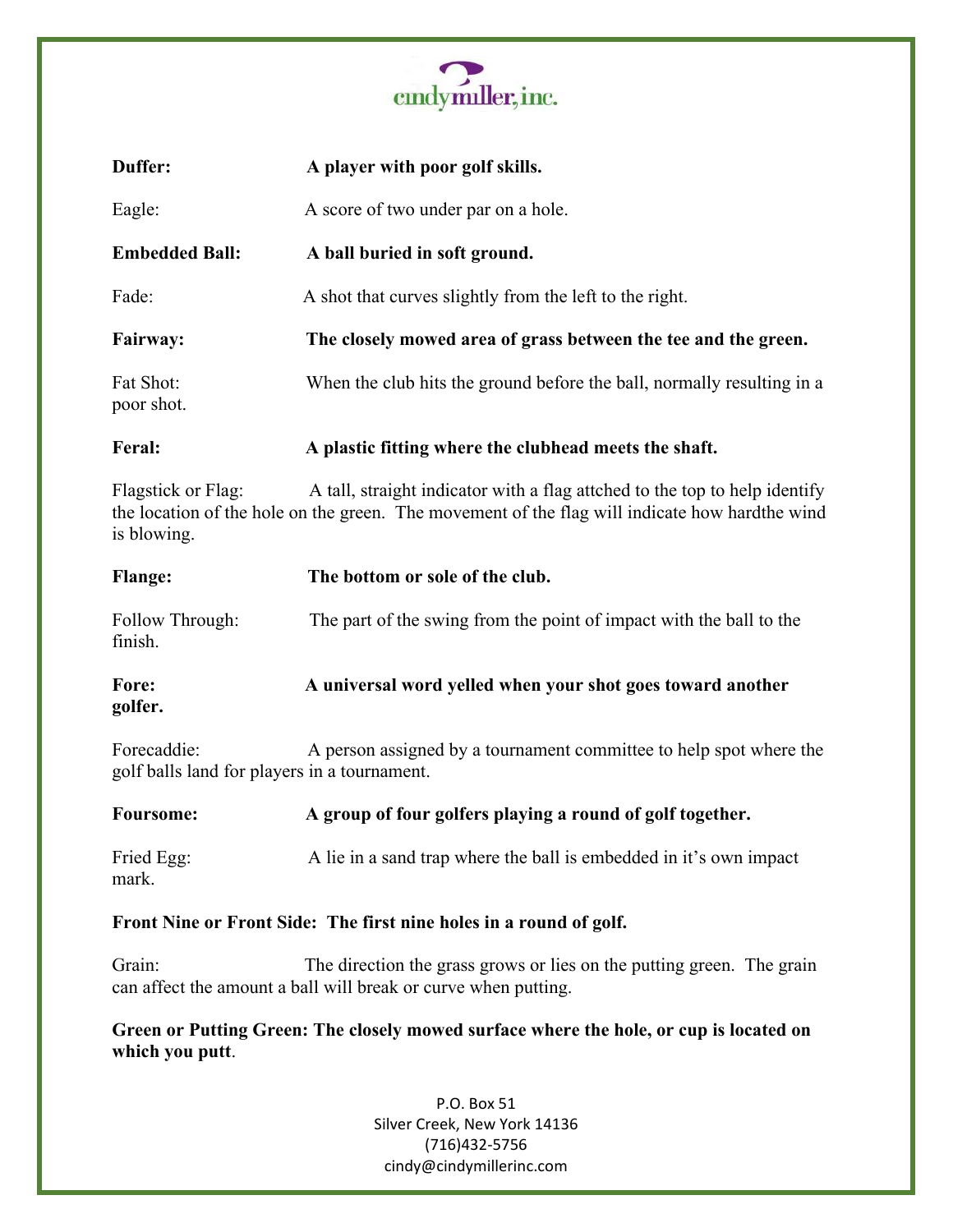

| Greens Fees:                                                                                                                                     | The rate you pay for a round of golf.                                                                                                  |  |
|--------------------------------------------------------------------------------------------------------------------------------------------------|----------------------------------------------------------------------------------------------------------------------------------------|--|
| Grip:<br>club is held.                                                                                                                           | The part of the shaft covered with rubber or leather where the                                                                         |  |
| Gross Score:                                                                                                                                     | The score a player has before his/her handicap is deducted.                                                                            |  |
|                                                                                                                                                  | Ground Under Repair: A marked area of the course where work is being done.                                                             |  |
| Grounding the Club:                                                                                                                              | When the sole of the club touches the ground while addressing the ball.                                                                |  |
| Halved or Halving a Hole: A term used in match play when both the players get the same<br>score on a hole.                                       |                                                                                                                                        |  |
| Handicap:<br>A number representing a player's ability in relation to par, used to<br>equalize players with different abilities in a competition. |                                                                                                                                        |  |
| Hazard:                                                                                                                                          | Any bunker or body of water on the golf course.                                                                                        |  |
| Heel:                                                                                                                                            | The area of the clubhead near the neck or shaft of the club.                                                                           |  |
| <b>Heeled Shot:</b>                                                                                                                              | When the club hits the ball near the heel of the club.                                                                                 |  |
| Hole:<br>in the green. Also, one unit of a golf course.                                                                                          | A round receptacle 4 1/4 inches in diameter and at least 4 inches deep                                                                 |  |
| <b>Hole High:</b>                                                                                                                                | A shot that lies even with the hole but to either side.                                                                                |  |
| Hole Out:                                                                                                                                        | To complete the play of a hole when the ball lands in the cup.                                                                         |  |
| The privilege of hitting first from the tee. Determined by the<br>Honor:<br>lowest score on the previous hole or coin toss on the first hole.    |                                                                                                                                        |  |
| Hook:                                                                                                                                            | A shot that curves from the right to the left.                                                                                         |  |
| Hosel:<br>also referred to as the neck.                                                                                                          | The part of the clubhead where the shaft goes into the clubhead,                                                                       |  |
| Insert:                                                                                                                                          | Apiece of material in the face of a wood head, to improve the<br>durability of the face from the impact between the ball and the club. |  |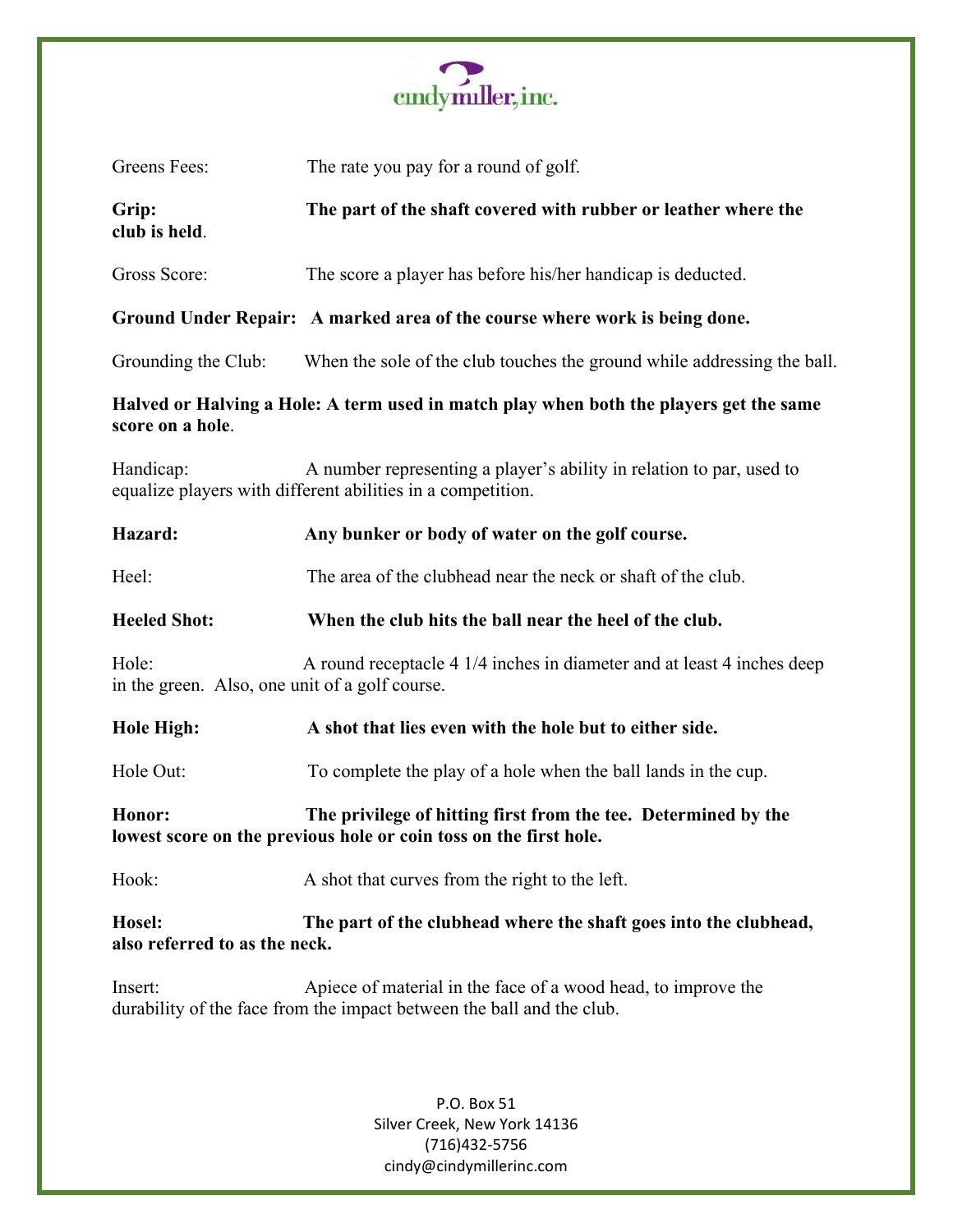

**Inside-To- Outside Swing Path: This term is used in reference to the target line. The club is traveling left of the target line before impact and right of the target line after impact, normally resulting in a ball flight that starts to the right of your target.**

| Lag or Lag Putt:                                                                                                                                               | When a golfer tries to hit a long putt close to the hole.                                                                                                                  |  |
|----------------------------------------------------------------------------------------------------------------------------------------------------------------|----------------------------------------------------------------------------------------------------------------------------------------------------------------------------|--|
| The position of the ball on the ground. Also the angle of the shaft<br>Lie:<br>with the ground when the club is soled correctly.                               |                                                                                                                                                                            |  |
| Links:                                                                                                                                                         | A seaside course.                                                                                                                                                          |  |
| Lip:                                                                                                                                                           | The edge, or rim,, of the hole or bunker.                                                                                                                                  |  |
| <b>LPGA</b>                                                                                                                                                    | Ladies Professional Golf Association.                                                                                                                                      |  |
| <b>Loft of The Club:</b>                                                                                                                                       | The angle of the clubface in relation to the ground.                                                                                                                       |  |
| Making the Turn:                                                                                                                                               | The point during a round of golf when a group has just finished the<br>first nine holes and is yet to start the second nine holes.                                         |  |
| Mashie:                                                                                                                                                        | In the past, the 5 iron was called the mashie.                                                                                                                             |  |
| <b>Match Play:</b><br>A competition between two teams or individuals by hole, where<br>the winner is the one with the lowest score on the most holes.          |                                                                                                                                                                            |  |
| Medalist:<br>tournament.                                                                                                                                       | The player with the lowest score for a qualifying round in a match play                                                                                                    |  |
| Medal or Stroke Play: A competition or tournament where the individual with the lowest<br>number of strokes for a predetermined number of holes is the winner. |                                                                                                                                                                            |  |
| Mulligan:                                                                                                                                                      | A common but illegal practice where a player hits a second ball off the<br>first tee because they did not like their first shot, then selects the better of the two shots. |  |
| Nassau:                                                                                                                                                        | A method of scoring a match, with one point awarded for winning<br>the front nine, one point for winning the back nine, and one point for winning the total                |  |

**eighteen.**

Neck: The area where the shaft meets the clubhead.

**Net Score: A player's score after his/her handicap is deducted. For instance, if a player has a score of 90, and subtracts his/her handicap of 15, then the player would have a net score, or adjusted score of 75.**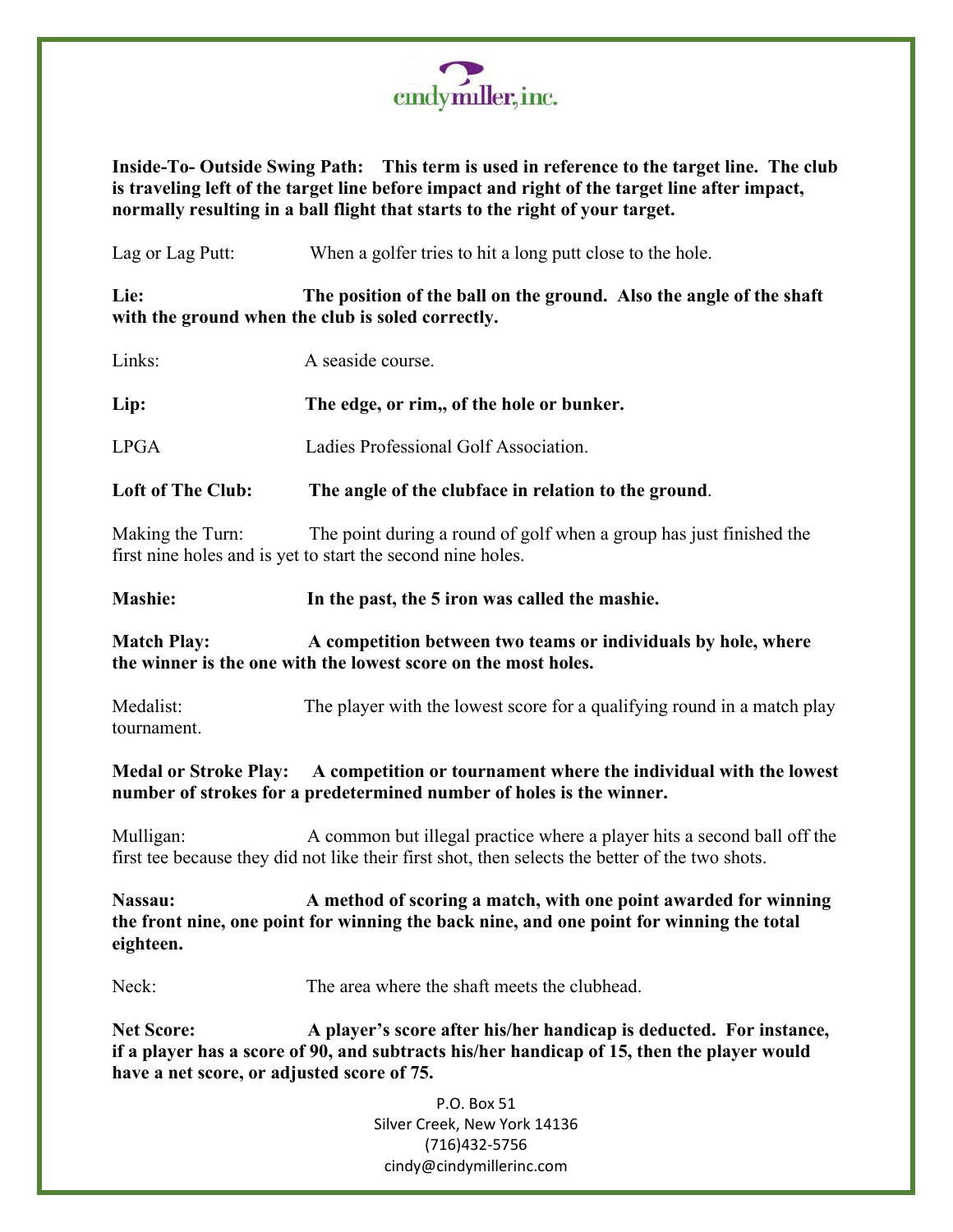

Niblick: In the past, a term used for the 9 iron.

**Open Tournament: A tournament where both amateurs and professionals can compete against each other. For instance, The United States Open Championship or The British Open Championship**.

**Out of Bounds: The area marked with white stakes or a white line where play is prohibited.**

Outside-To-Inside

Swing Path: The opposite of an inside to outside swing path, normally resulting in a shot that starts left of the target.

**Par: A standard of scoring excellence based on the length of the hole.** Penalty Stroke: A stroke or strokes added to your score as outlined in the rules.

**Pin High: A shot that lies even with the holes, but to the side, also referred to as hole high.**

Pitch Shot: A short shot hit to the green, with a high trajectory, that roles very little once it lands on the green.

| P.G.A. of America:                  | The Professional Golfers Association of America.                        |
|-------------------------------------|-------------------------------------------------------------------------|
| Playing Through:                    | A group of players passing a slower group of players with permission.   |
| <b>Plugged Lie:</b>                 | When the ball is embedded in its own impact mark.                       |
| Posture:                            | The position a golfer puts his/her body in when addressing the ball.    |
| <b>Pot Bunker:</b>                  | A small deep bunker.                                                    |
| Provisional Ball:<br>out of bounds. | An additional ball hit when a player thinks his/her ball may be lost or |
| <b>Pulled Shot:</b>                 | A shot that travels straight, but straight left of the target.          |
| Punch Shot:                         | A low, short shot hit with less than a full swing.                      |
| <b>Pushed Shot:</b>                 | A shot that travels straight, but straight right of the target.         |
|                                     | P.O. Box 51                                                             |
|                                     | Silver Creek, New York 14136<br>$1716$ $1137$ $E7E6$                    |

(716)432-5756 cindy@cindymillerinc.com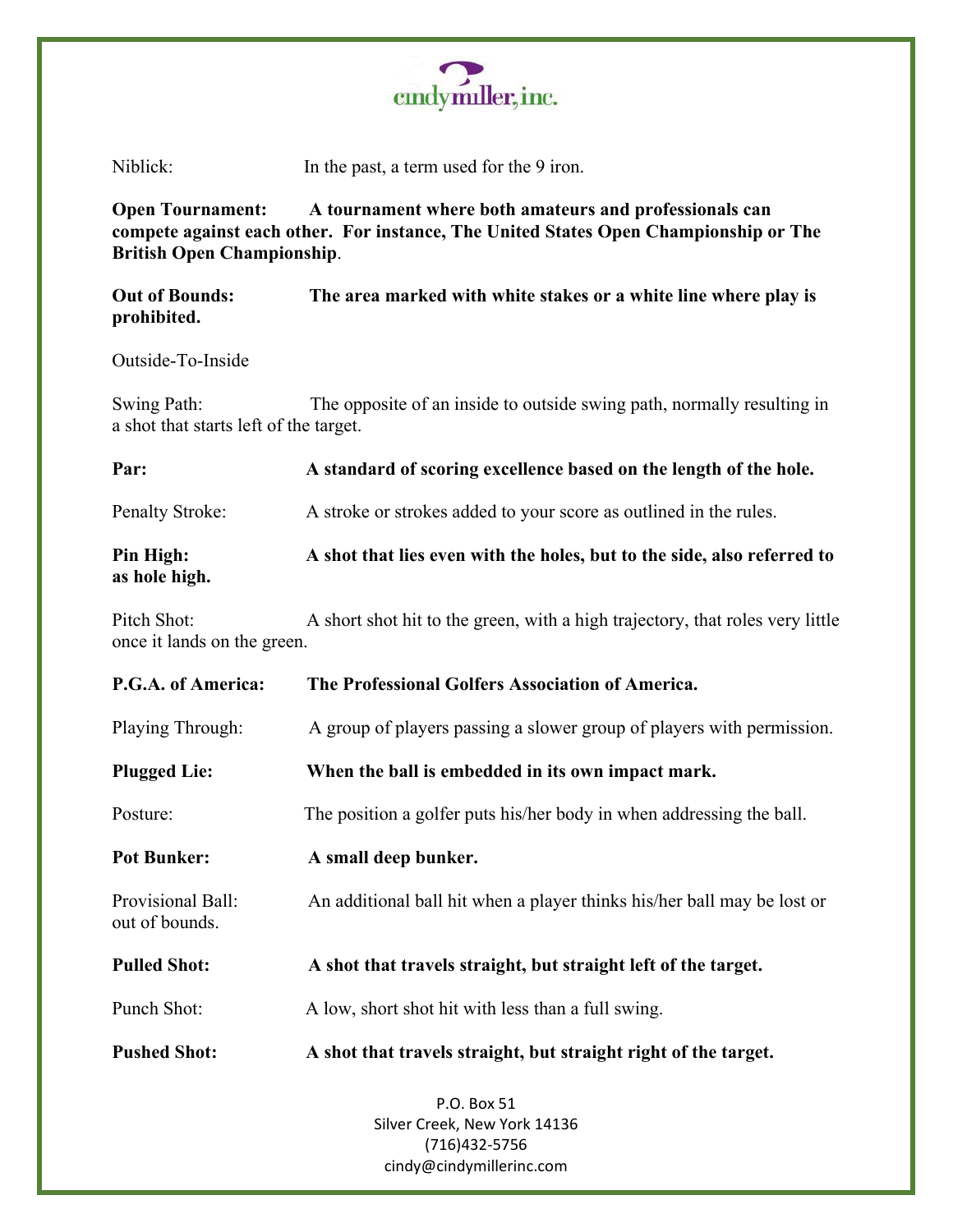

P.O. Box 51 Silver Creek, New York 14136 Rough: The long grass and other vegetation surrounding the fairway and green. **Royal and Ancient Golf Club of St. Andrews: The governing body, or association of the game of golf in Europe.** Sand Trap: Also known as bunker. **Sand Wedge: A club designed with a larger and heavier sole, to make is easier to hit the ball out of the sand. This club may also be used from the grass when near the green.** Scramble: When you have to show exceptional short game skills to make up for other poor shots on **Scratch Player: A highly skilled golfer whose score average at or below par, and who has a handicap of zero.** Seniors Tour: A tour of professional golfers all 50 years of age or more that compete in golf tournaments weekly. **Set Up: The position your body is in when you prepare to make a stroke, also referred to as address. Shaft: The long, narrow part of the club that connects the clubhead and the grip.** Shank: When the ball hits the neck, or hosel, of the club, making the ball go way right or leftof the target. **Skying: Hitting a shot higher and shorter than intended.** Slice: A shot that curves from left to right. **Slope Rating: A number used to compare the difficulty of courses and calculate a player's handicap.** Sole: The bottom of the club. **Sole Plate: A plate, usually metal, located on the bottom of a wood.** Spoon: In the past, the 3 wood was referred to as a spoon. **Stance: The position of the feet when addressing the golf ball.**

(716)432-5756 cindy@cindymillerinc.com